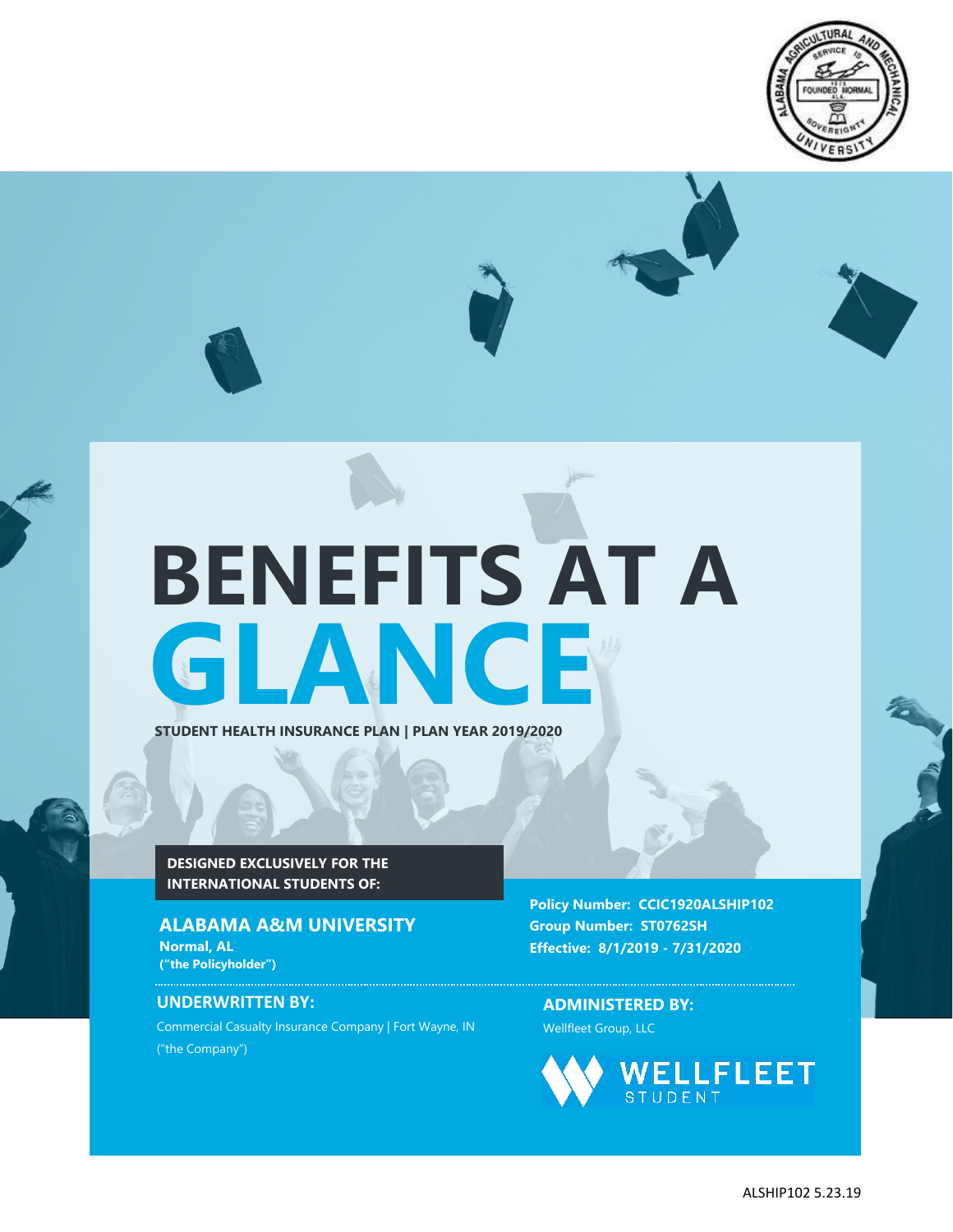# Table of Contents (Click on section title below to go to section in "Benefits at a Glance.")

# <span id="page-1-0"></span>**Welcome Students…**

We are pleased to provide you with this summary of the 2019 – 2020 Student Health Insurance Plan ("Plan"), which is fully compliant with the Affordable Care Act. "Benefits at a Glance" includes effective dates and costs of coverage, as well as other helpful information. For additional details about the Plan, please consult the Plan Certificate and other materials at **[www.wellfleetstudent.com](http://www.chpstudenthealth.com/)**. For questions about medical benefits or claims, please call Wellfleet Student at (877) 657-5030.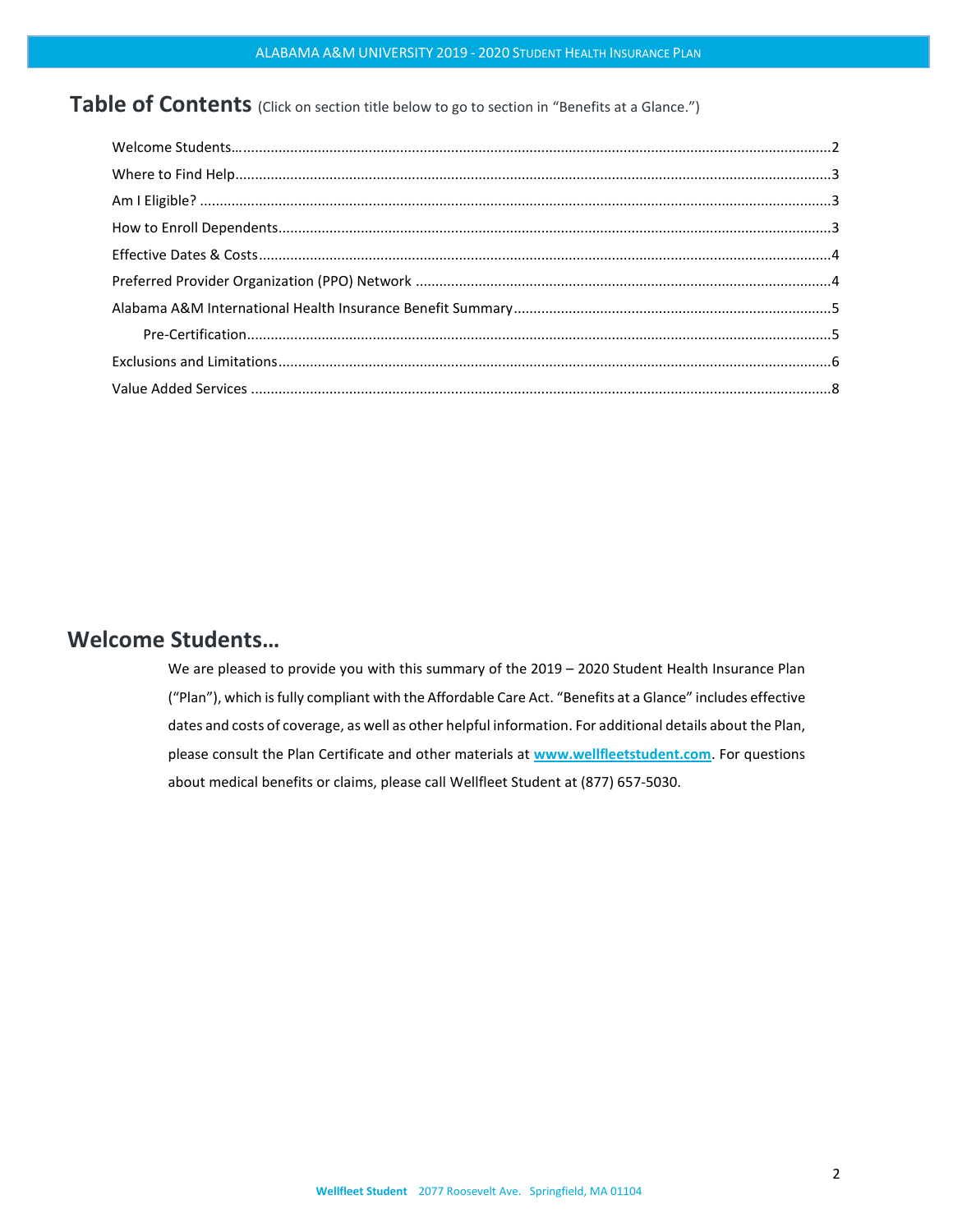## <span id="page-2-0"></span>**Where to Find Help**

| <b>For Questions About:</b>                                                                                                                                                     | <b>Please Contact:</b>                                                                                                                 |
|---------------------------------------------------------------------------------------------------------------------------------------------------------------------------------|----------------------------------------------------------------------------------------------------------------------------------------|
| <b>Enrollment</b><br><b>Waiver</b><br><b>Insurance Benefits</b><br><b>Claims Processing</b><br><b>ID Cards</b><br><b>Preferred Provider Listings</b><br><b>ID card Requests</b> | <b>Wellfleet Group, LLC</b><br>2077 Roosevelt Avenue<br>Springfield, Massachusetts 01104<br>(877) 657-5030<br>www.wellfleetstudent.com |
| <b>Servicing Agent</b>                                                                                                                                                          | Parker Waller Agency, LLC<br>401 Cedar St. Box 249<br>Greenville, AL 36037<br>(334) 488-5028<br>studentplans@gmail.com                 |
| <b>Preferred PPO Provider Listings</b>                                                                                                                                          | <b>Wellfleet Student</b><br>www.wellfleetstudent.com<br>or<br>Cigna Open Access Plus (OAP)<br>www.cigna.com                            |
| <b>Cigna Claims</b>                                                                                                                                                             | Send Cigna claims to:<br><b>CIGNA</b><br>PO Box 188061<br>Chattanooga, TN 37422 - 8061<br><b>Electronic Payor ID: 62308</b>            |
| <b>Prescription Drug Provider</b>                                                                                                                                               | For information about the Cigna Prescription Drug<br>Program, please visit www.wellfleetstudent.com                                    |

## <span id="page-2-1"></span>**Am I Eligible?**

All registered International Students taking credits are required to have health insurance coverage. Students are automatically enrolled in the Student Health Insurance Plan at registration and the premium is added to the student's tuition fees. There is not an option to waive coverage.

Insured Students who are enrolled in the Student Health Insurance Plan may voluntarily enroll their eligible dependents.

# <span id="page-2-2"></span>**How to Enroll Dependents**

An International Student's dependent is eligible for coverage only when the student becomes eligible or within 60 days of a qualifying life event. Eligible students who would like to enroll their eligible dependents may do so by going to **[www.wellfleetstudent.com](http://www.wellfleetstudent.com/)** and completing the enrollment process by the applicable enrollment deadline date show below.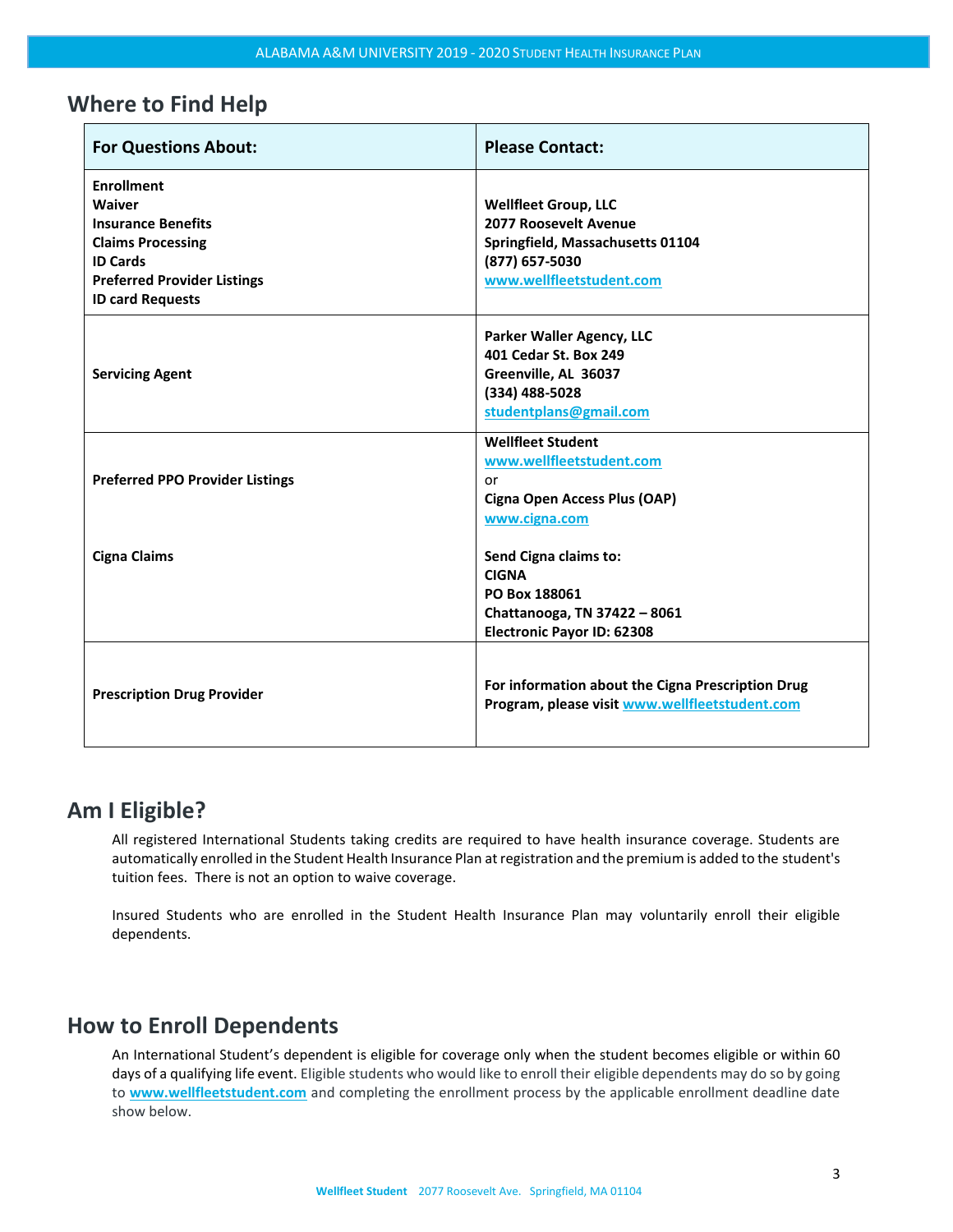# <span id="page-3-0"></span>**Effective Dates & Costs**

| All time periods begin at 12:00 A.M. local time and end at 11:59 P.M. local time at the Policyholder's address. |                            |                          |                            |
|-----------------------------------------------------------------------------------------------------------------|----------------------------|--------------------------|----------------------------|
| <b>Coverage Period</b>                                                                                          | <b>Coverage Start Date</b> | <b>Coverage End Date</b> | <b>Enrollment Deadline</b> |
| Annual                                                                                                          | 8/1/2019                   | 7/31/2020                | 9/1/2019                   |
| Fall                                                                                                            | 8/1/2019                   | 12/31/2019               | 9/1/2019                   |
| <b>Spring</b>                                                                                                   | 1/1/2020                   | 7/31/2020                | 2/1/2020                   |
| Summer                                                                                                          | 6/1/2020                   | 7/31/2020                | 6/30/2020                  |
|                                                                                                                 |                            |                          |                            |

| Plan Costs for International Students and their Dependents |         |         |               |               |  |
|------------------------------------------------------------|---------|---------|---------------|---------------|--|
|                                                            | Annual  | Fall    | <b>Spring</b> | <b>Summer</b> |  |
| Student*                                                   | \$1,902 | \$796   | \$1,107       | \$318         |  |
| Spouse*                                                    | \$1,902 | \$796   | \$1.107       | \$318         |  |
| Each Child*                                                | \$1,902 | \$796   | \$1,107       | \$318         |  |
| 3 or more Children*                                        | \$5.706 | \$2.388 | \$3,321       | \$954         |  |

**\*The above plan costsinclude an administrative service fee. The plan costs for Dependents are in addition to the plan costs for student.**

# <span id="page-3-1"></span>**Preferred Provider Organization (PPO) Network**

**…providing access to quality health care at discounted costs!**

By enrolling in this Plan, you have the Cigna Open Access Plus (OAP) PPO Network of participating Providers. To find a complete listing of the Network's participating Providers, go to **[www.cigna.com,](http://www.cigna.com/)** or contact Wellfleet Student tollfree at (877) 657-5030, or **[www.wellfleetstudent.com](http://www.chpstudenthealth.com/)** for assistance.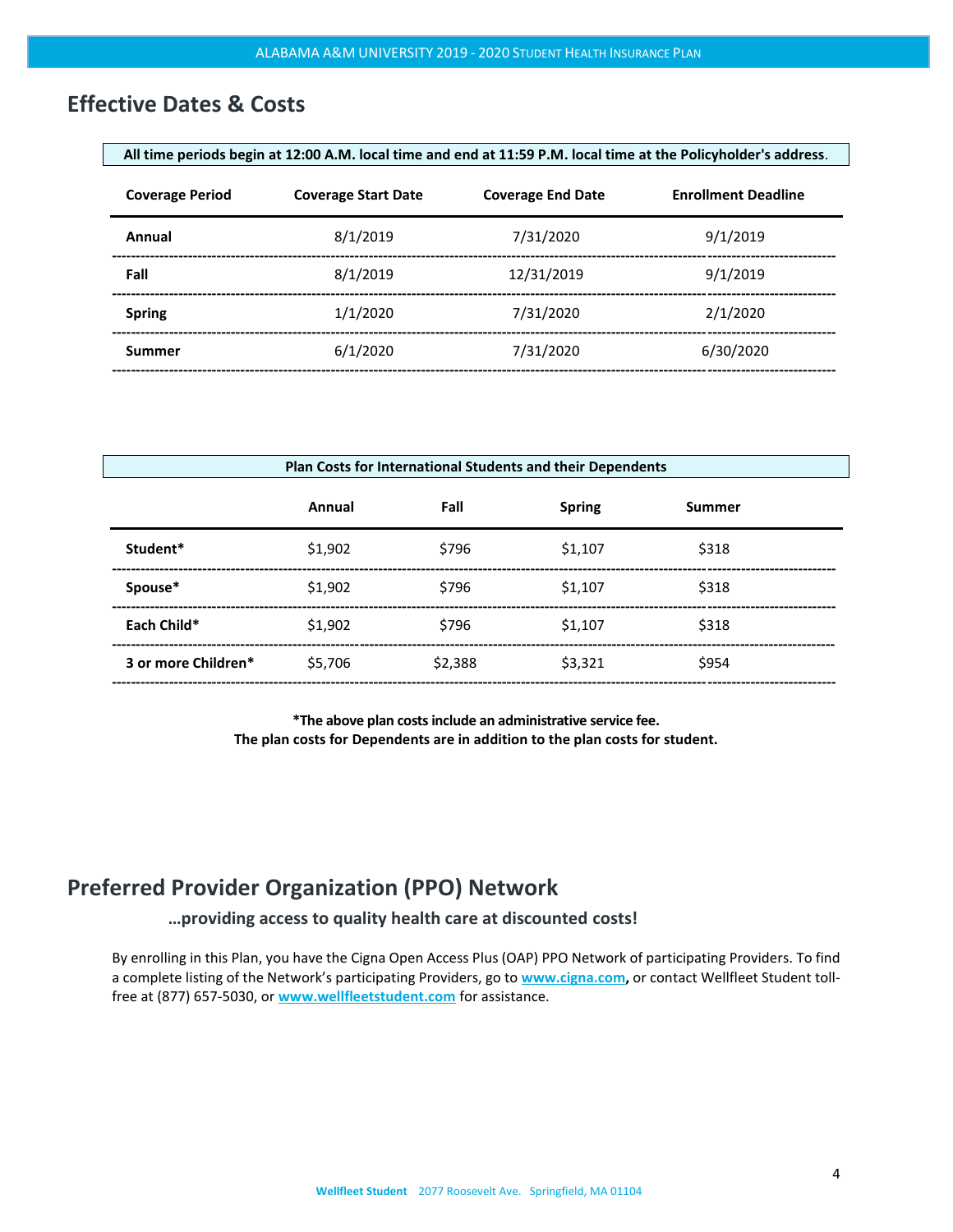# <span id="page-4-0"></span>**Alabama A&M International Health Insurance Benefit Summary**

This is only a brief description of coverage available under Certificate form AL SHIP CERT (2019). The Certificate will contain full details of coverage, coinsurance, limitations, exclusions, and termination provisions. If there are any conflicts between this document and the Certificate, the Certificate governs in all cases.

UNLESS OTHERWISE SPECIFIED BELOW THE MEDICAL PLAN DEDUCTIBLE (IF APPLICABLE) WILL ALWAYS APPLY.

| <b>BENEFIT</b>                                                                                                                                   | <b>IN-NETWORK PROVIDER</b>                                                                                                                                                                                                           | <b>OUT-OF-NETWORK PROVIDER</b>                                                                                                                                                                          |  |
|--------------------------------------------------------------------------------------------------------------------------------------------------|--------------------------------------------------------------------------------------------------------------------------------------------------------------------------------------------------------------------------------------|---------------------------------------------------------------------------------------------------------------------------------------------------------------------------------------------------------|--|
| <b>Policy Year Deductible</b>                                                                                                                    | \$100 Individual                                                                                                                                                                                                                     | \$300 Individual                                                                                                                                                                                        |  |
| <b>Out-of-Pocket Maximum</b>                                                                                                                     | \$6,850 Individual<br>\$13,700 Family                                                                                                                                                                                                | No Maximum Individual<br>No Maximum Family                                                                                                                                                              |  |
| <b>Coinsurance</b>                                                                                                                               | 80% of Negotiated Charge (NC)                                                                                                                                                                                                        | 60% of Usual & Customary (U&C)                                                                                                                                                                          |  |
| <b>Preventive Services</b>                                                                                                                       | 100% of NC<br>Deductible Waived                                                                                                                                                                                                      | 60% of U&C                                                                                                                                                                                              |  |
| <b>Hospital Room &amp; Board (Inpatient)</b>                                                                                                     | 80% of the NC for Covered<br><b>Medical Expenses</b>                                                                                                                                                                                 | 60% of U&C for Covered Medical<br>Expenses                                                                                                                                                              |  |
| <b>Surgery (Inpatient or Outpatient)</b>                                                                                                         | 80% of the NC for Covered<br><b>Medical Expenses</b>                                                                                                                                                                                 | 60% of U&C for Covered Medical<br>Expenses                                                                                                                                                              |  |
| In Office Physician Visit                                                                                                                        | 80% of the NC for Covered<br><b>Medical Expenses</b>                                                                                                                                                                                 | 60% of U&C for Covered Medical<br>Expenses                                                                                                                                                              |  |
| <b>Emergency Services Expense</b>                                                                                                                | 80% of the NC for Covered<br><b>Medical Expenses</b>                                                                                                                                                                                 | Paid the same as In-Network<br>Provider subject to Usual and<br>Customary Charge.                                                                                                                       |  |
| <b>Urgent Care Centers</b>                                                                                                                       | 80% of the NC for Covered<br><b>Medical Expenses</b>                                                                                                                                                                                 | 60% of U&C for Covered Medical<br>Expenses                                                                                                                                                              |  |
| <b>Diagnostic Imaging Services &amp;</b><br><b>Laboratory Procedures (Outpatient)</b>                                                            | 80% of the NC for Covered<br><b>Medical Expenses</b>                                                                                                                                                                                 | 60% of U&C for Covered Medical<br>Expenses                                                                                                                                                              |  |
| <b>Allergy Testing &amp;</b><br><b>Allergy Injections/Treatment</b>                                                                              | 80% of the NC for Covered<br><b>Medical Expenses</b>                                                                                                                                                                                 | 60% of U&C for Covered Medical<br>Expenses                                                                                                                                                              |  |
| <b>Specialist Consultant/ Physician</b><br><b>Services</b>                                                                                       | 80% of the NC for Covered<br><b>Medical Expenses</b>                                                                                                                                                                                 | 60% of U&C for Covered Medical<br>Expenses                                                                                                                                                              |  |
| <b>Outpatient Prescription Drugs</b><br>Copay per 30-day supply<br><b>Out-of-Network Provider benefits</b><br>provided on a reimbursement basis. | Tier 1 - \$20 Copayment<br>Tier 2 - \$30 Copayment<br>Tier 3 - \$60 Copayment<br>Specialty - \$60 copayment<br>then the plan pays 100% of the<br><b>Negotiated Charge for Covered</b><br><b>Medical Expense</b><br>Deductible Waived | Tier 1 - \$20 Copayment<br>Tier 2 - \$30 Copayment<br>Tier 3 - \$60 Copayment<br>Specialty - \$60 copayment<br>then the plan pays 100% of<br><b>Actual Charge for Covered</b><br><b>Medical Expense</b> |  |
| <b>NC = Negotiated Charge</b><br><b>U&amp;C</b> = Usual and Customary                                                                            |                                                                                                                                                                                                                                      |                                                                                                                                                                                                         |  |

### <span id="page-4-1"></span>**Pre-Certification**

Pre-certification is required for inpatient hospital, surgery and selected outpatient services. Pre-Certification is not required for an Emergency Medical Condition or Urgent Care or Hospital Confinement for the initial 48/96 hours of maternity care.

Additionally, no authorization requirement will apply to obstetrical or gynecological care provided by In-Network Providers.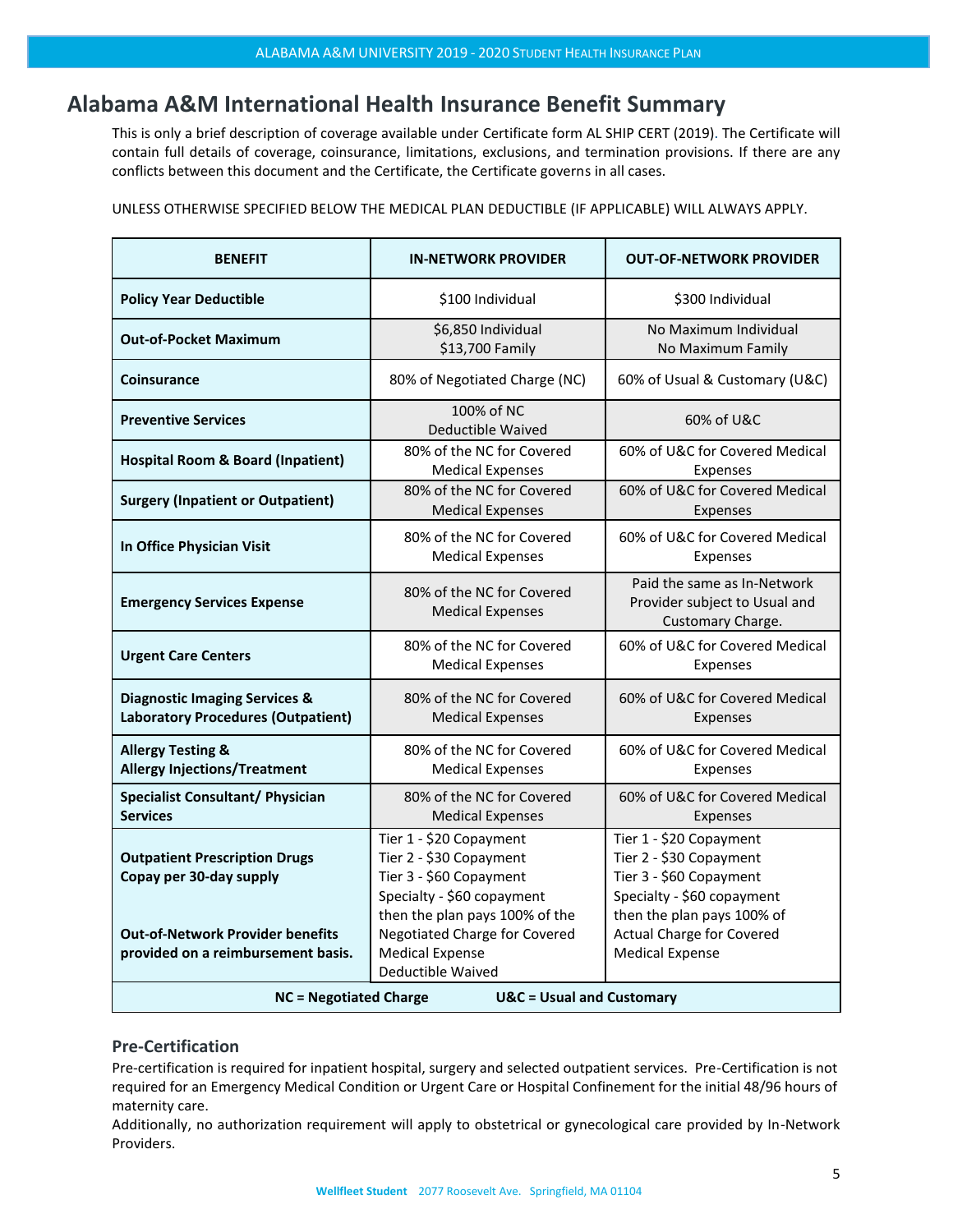# <span id="page-5-0"></span>**Exclusions and Limitations**

**Exclusion Disclaimer**: Any exclusion in conflict with the Patient Protection and Affordable Care Act or any state imposed requirements will be administered to comply with the requirements of the federal or state guideline, whichever is more favorable to You.

The Certificate does not cover loss nor provide benefits for any of the following, except as otherwise provided by the benefits of the Certificate and as shown in the Schedule of Benefits.

- 1. **International Students Only -** Eligible expenses within Your Home Country or country of origin that would be payable or medical Treatment that is available under any governmental or national health plan for which You could be eligible.
- 2. Treatment, service or supply which is not Medically Necessary for the diagnosis, care or treatment of the Sickness or Injury involved. This applies even if they are prescribed, recommended or approved by Your attending Physician or dentist.
- 3. Medical services rendered by a provider employed for or contracted with the Policyholder, including team physicians or trainers, except as specifically provided in the Schedule of Benefits.
- 4. Professional services rendered by an Immediate Family Member or anyone who lives with You.
- 5. Routine foot care, including the paring or removing of corns and calluses, or trimming of nails, unless these services are determined to be Medically Necessary because of Injury, infection or disease.
- 6. Infertility treatment (male or female)-this includes but is not limited to:
	- Procreative counseling;
	- Premarital examinations;
	- Genetic counseling and genetic testing;
	- Impotence, organic or otherwise;
	- Injectable infertility medication, including but not limited to menotropins, hCG and GnRH agonists;
	- In vitro fertilization, gamete intrafallopian tube transfers or zygote intrafallopian tube transfers;
	- Costs for an ovum donor or donor sperm;
	- Sperm storage costs;
	- Cryopreservation and storage of embryos;
	- Ovulation induction and monitoring;
	- Artificial insemination;
	- Hysteroscopy;
	- Laparoscopy;
	- Laparotomy;
	- Ovulation predictor kits;
	- Reversal of tubal ligations;
	- Reversal of vasectomies;
	- Costs for and relating to surrogate motherhood (maternity services are Covered for Members acting as surrogate mothers);
	- Cloning; or
	- Medical and surgical procedures that are experimental or investigational, unless Our denial is overturned by an External Appeal Agent.
- 7. Expenses covered under any Workers' Compensation, occupational benefits plan, mandatory automobile nofault plan, public assistance program or government plan, except Medicaid.
- 8. Charges of an institution, health service or infirmary for whose services payment is not required in the absence of insurance or services covered by Student Health Fees.
- 9. Any expenses in excess of Usual and Customary Charges except as provided in the Certificate.
- 10. Loss incurred as the result of riding as a passenger or otherwise (including skydiving) in a vehicle or device for aerial navigation, except as a fare paying passenger in an aircraft operated by a scheduled airline maintaining regular published schedules on a regularly established route anywhere in the world.
- 11. Loss resulting from war or any act of war, whether declared or not, or loss sustained while in the armed forces of any country or international authority.
- 12. Loss resulting from playing, practicing, traveling to or from, or participating in, or conditioning for, any professional sport.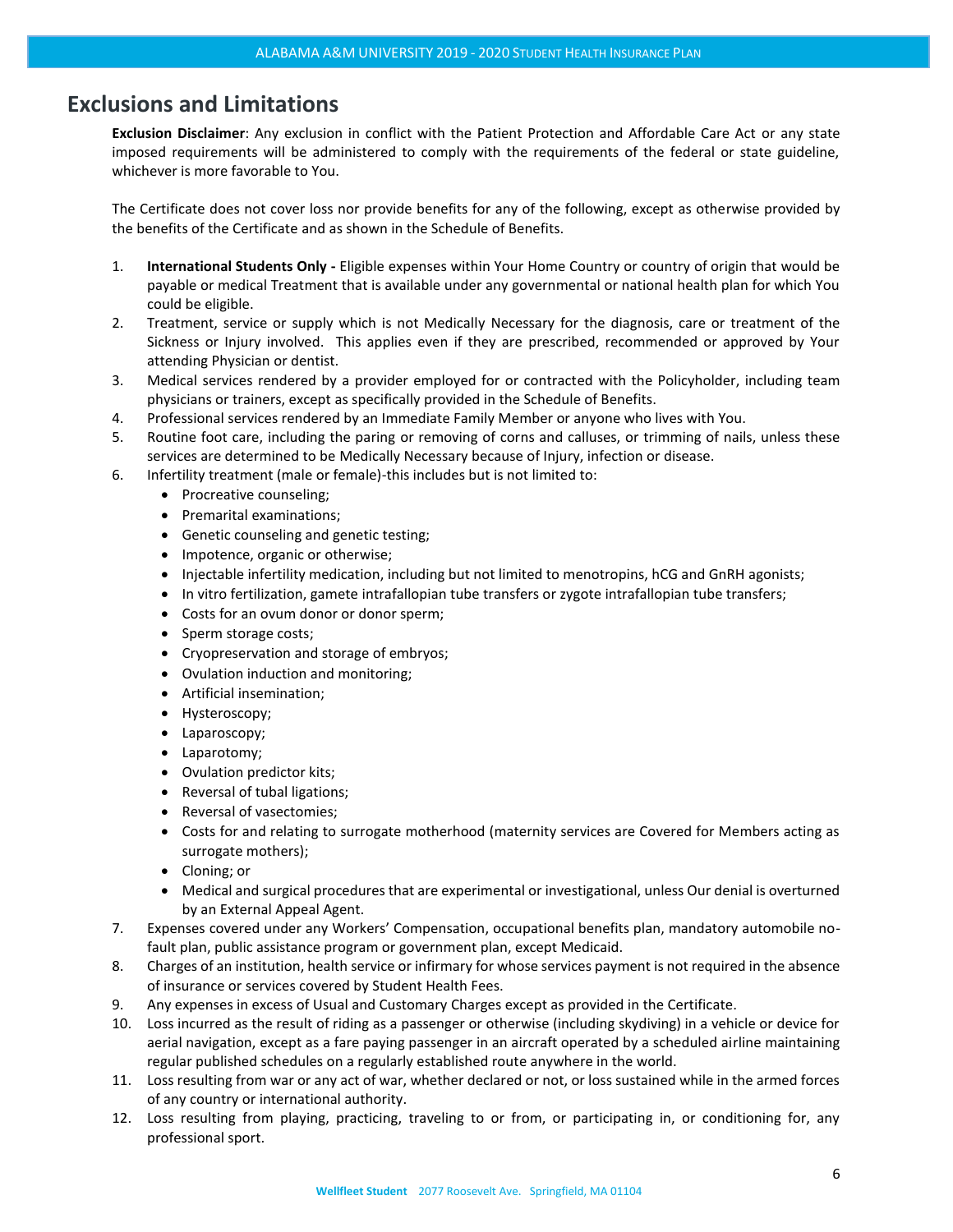- 13. Treatment, services, supplies or facilities in a Hospital owned or operated by the Veterans Administration or a national government or any of its agencies, except when a charge is made which You are required to pay.
- 14. Services that are duplicated when provided by both a certified Nurse-midwife and a Physician.
- 15. Expenses payable under any prior policy which was in force for the person making the claim.
- 16. Injury sustained as the result of Your operation of a motor vehicle while not properly licensed to do so in the jurisdiction in which the motor vehicle accident takes place.
- 17. Expenses incurred after:
	- The date insurance terminates as to an Insured Person , except as specified in the extension of benefits provision; and
	- The end of the Policy Year specified in the Policy.
- 18. Elective Surgery or Elective Treatment unless such coverage is otherwise specifically covered under the Certificate.
- 19. Charges incurred for acupuncture, in any form, except to the extent provided in the Schedule of Benefits.
- 20. Weight management. Weight reduction. Nutrition programs. This does not apply to nutritional counseling or any screening or assessment specifically provided under the Preventive Services benefit, or otherwise specifically covered under the Certificate.
- 21. Treatment for obesity Surgery for removal of excess skin or fat.
- 22. Charges for hair growth or removal unless otherwise specifically covered under the Certificate.
- 23. Expenses for radial keratotomy.
- 24. Adult Vision unless specifically provided in the Certificate.
- 25. Charges for office visit exam for the fitting of prescription contact lenses, duplicate spare eyeglasses, lenses or frames, non-prescription lenses or contact lenses that are for cosmetic purposes.
- 26. Charges for hearing exams, hearing screening, hearing aids and the fitting or repair or replacement of hearing aids or cochlear implants except as specifically provided in the Certificate.
- 27. Racing or speed contests, skin diving or sky diving, mountaineering (where ropes or guides are customarily used), ultra-light aircraft, parasailing, sail planing, hang gliding, bungee jumping, travel in or on ATV's (all terrain or similar type vehicles) or other hazardous sport or hobby.
- 28. Surgery or related services for cosmetic purposes to improve appearance, except to restore bodily function or correct deformity resulting from disease, or trauma.
- 29. Treatment to the teeth, including orthodontic braces and orthodontic appliances, unless otherwise covered under the Pediatric Dental Care Benefit.
- 30. Extraction of impacted wisdom teeth or dental abscesses.
- 31. You are:
	- committing or attempting to commit a felony,
	- engaged in an illegal occupation, or
	- participating in a riot.
- 32. Custodial Care service and supplies.
- 33. Charges for hot or cold packs for personal use.
- 34. Braces and appliances used as protective devices during a student's participation in sports. Replacement braces and appliances are not covered.
- 35. Services of private duty Nurse except as provided in the Certificate.
- 36. Expenses that are not recommended and approved by a Physician.
- 37. Routine harvesting and storage of stem cells from newborn cord blood, the purchase price of any organ or tissue, donor services if the recipient is not an Insured Person under this plan, or services for or related to the transplantation of animal or artificial organs or tissues.
- 38. Cosmetic procedures related to Gender Reassignment including but not limited to rhinoplasty, face lift, facial bone reduction, lip enhancement or reduction, blepharoplasty, breast augmentation, body contouring, reduction thyroid chondroplasty, hair removal, voice modification surgery, skin resurfacing, chin implants, nose implants.
- 39. Sleep Disorders, except for the diagnosis and treatment of obstructive sleep apnea.
- 40. Treatment of Acne unless Medically Necessary.
- 41. Experimental or Investigational drugs, devices, treatments or procedures unless otherwise covered under Covered Clinical Trials or covered under clinical trials (routine patient costs). See the Other Benefits section for more information.
- 42. Under the Prescription Drug Benefit shown in the Schedule of Benefits: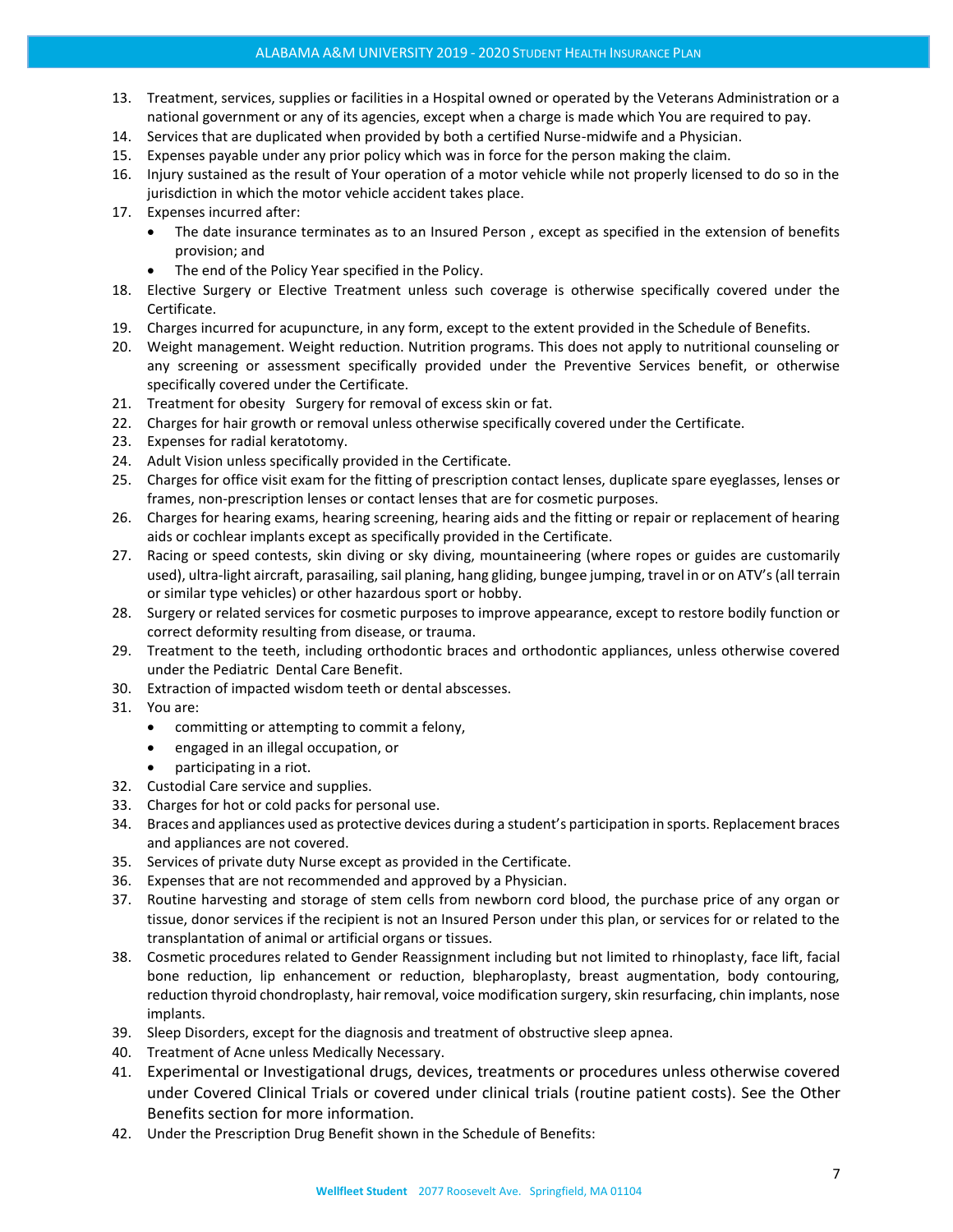- any drug or medicine which does not, by federal or state law, require a prescription order, i.e. over-thecounter drugs, even if a prescription is written, except as specifically provided under Preventive Services or in the Prescription Drug Benefit section of the Certificate. Insulin and OTC preventive medications required under ACA are exempt from this exclusion;
- drugs with over-the-counter equivalents except as specifically provided under Preventive Services;
- allergy sera and extracts administered via injection;
- any drug or medicine for the purpose of weight control;
- fertility drugs;
- sexual enhancements drugs;
- vitamins, and minerals, except as specifically provided under Preventive Services;
- food supplements, dietary supplements; except as specifically provided in the Certificate;
- cosmetic drugs or medicines, including but not limited to, products that improve the appearance of wrinkles or other skin blemishes;
- refills in excess of the number specified or dispensed after 1 year of date of the prescription;
- drugs labeled, "Caution limited by federal law to Investigational use" or Experimental Drugs;
- any drug or medicine purchased after coverage under the Certificate terminates;
- any drug or medicine consumed or administered at the place where it is dispensed;
- if the FDA determines that the drug is: contraindicated for the Treatment of the condition for which the drug was prescribed; or Experimental for any reason;
- bulk chemicals;
- non-insulin syringes, surgical supplies, except as specifically provided in the Prescription Drug Benefit section of the Certificate;
- repackaged products;
- blood components except factors;
- immunology products.
- 43. Non-chemical addictions.
- 44. Non-physical, occupational, speech therapies (art, dance, etc.).
- 45. Modifications made to dwellings.
- 46. General fitness, exercise programs.
- 47. Hypnosis.
- 48. Rolfing.
- 49. Biofeedback.

## <span id="page-7-0"></span>**Value Added Services**

The following are not affiliated with Commercial Casualty Insurance Company and the services are not part of the Plan Underwritten by Commercial Casualty Insurance Company. These value-added options are provided by Wellfleet Student.

## **VISION DISCOUNT PROGRAM**

For Vision Discount Benefits please go to:

**[www.wellfleetstudent.com](http://www.chpstudenthealth.com/)**